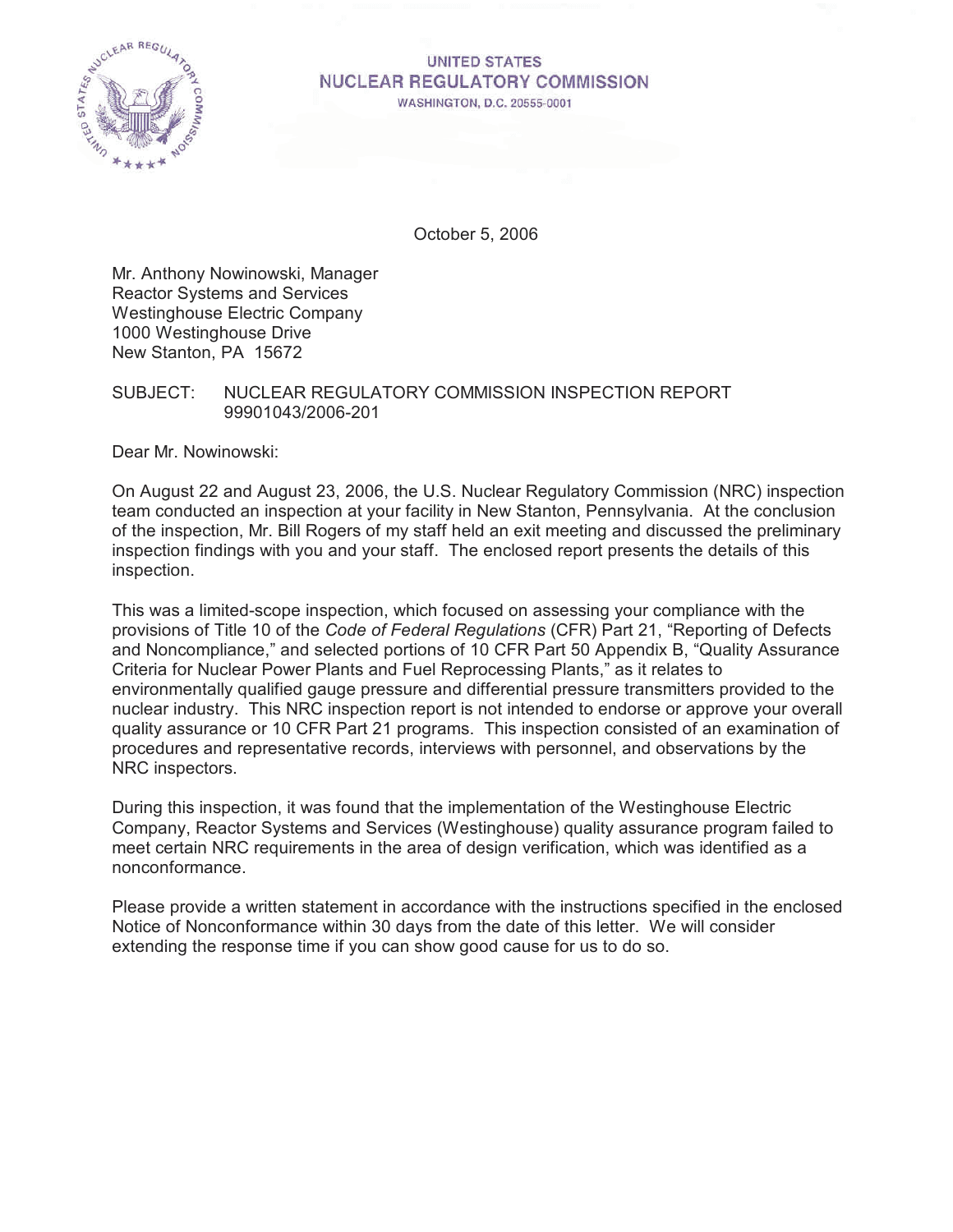Mr. A. Nowinowski **- 2 -** 2 -

In accordance with 10 CFR 2.790 of the NRC's "Rules of Practice," a copy of this letter and its enclosures will be placed in the NRC Public Document Room (PDR).

Sincerely,

## *(/RA by M. E. Mayfield)*

Michael E. Mayfield, Director Division of Engineering Office of Nuclear Reactor Regulation

Docket No: 99901043

- Enclosures: 1. Notice of Nonconformance
	- 2. Inspection Report 99901043/2006-201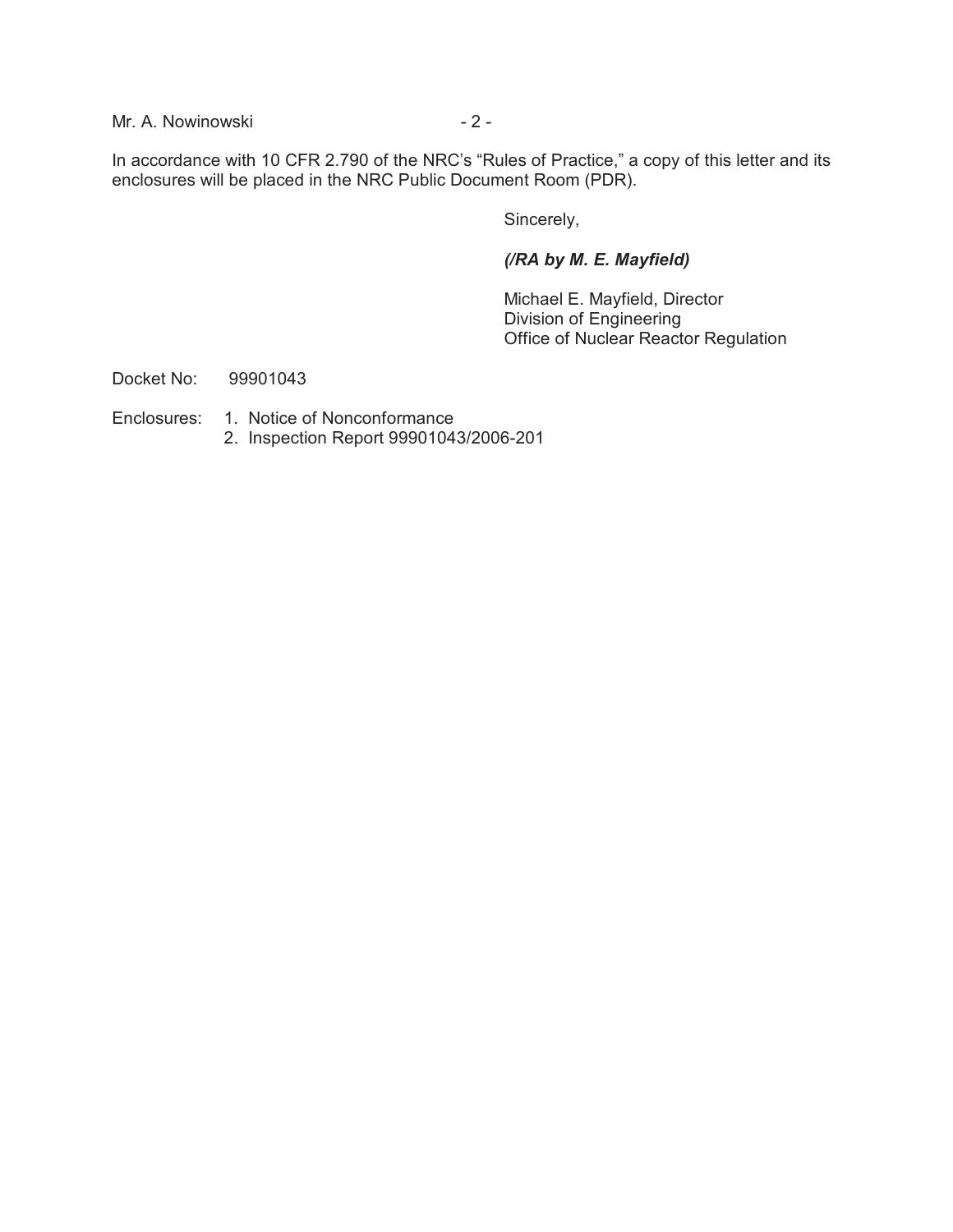In accordance with 10 CFR 2.790 of the NRC's "Rules of Practice," a copy of this letter and its enclosures will be placed in the NRC Public Document Room (PDR).

Sincerely,

## *(/RA by M. E. Mayfield)*

Michael E. Mayfield, Director Division of Engineering Office of Nuclear Reactor Regulation

Docket No: 99901043

Enclosures: 1. Notice of Nonconformance 2. Inspection Report 99901043/2006-201

**DISTRIBUTION:<br>EQVB R/F ECollins** EQVB R/F PUBLIC GTracy Docket File PHiland

**DISK/DOCUMENT NAME:** E:\Filenet\ML062830068.wpd **ADAMS ACCESSION No.:** ML062830068 ADAMS Availability/Sensitivity: **■** Publicly Available 9 Don-Publicly Available 9 Don-Publicly Available 9 Don-**Sensitive**  $\overline{a}$ 

| l OFC       | EQVB:DE:NRR             | EICB:DE:NRR           | SC:EQVB:DE:NRR   | D:DE:NRR  |  |
|-------------|-------------------------|-----------------------|------------------|-----------|--|
| <b>NAME</b> | BRogers (KNaidu for BR) | HGarg (KNaidu for HG) | <b>HHamzehee</b> | MMayfield |  |
| l DATE      | 10/04/06                | 10/04/06              | 10/05/06         | 10/05/06  |  |

**OFFICIAL RECORD COPY**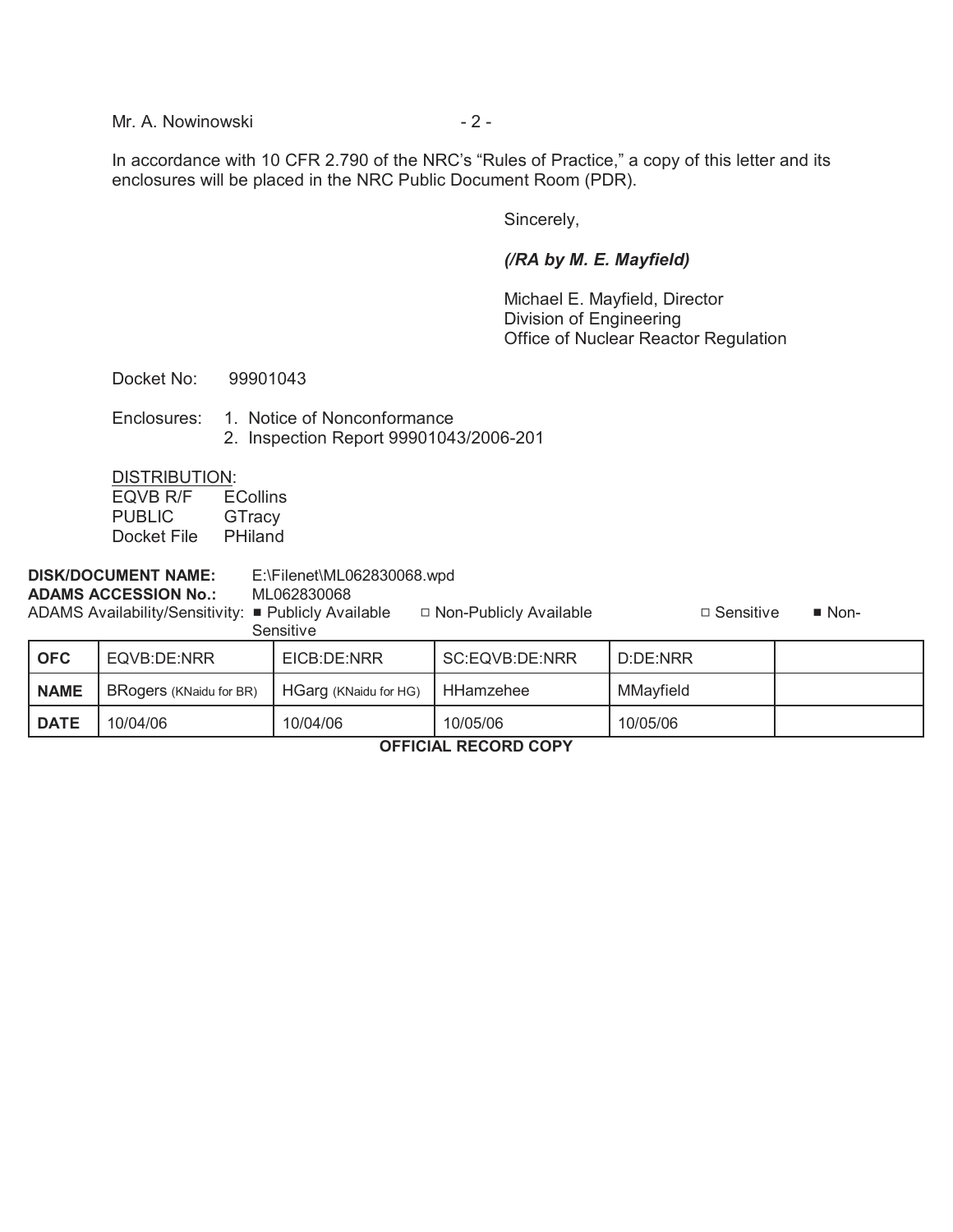## **NOTICE OF NONCONFORMANCE**

New Stanton, Pennsylvania

Westinghouse Electric Company Docket Number 99901043 Reactor Systems and Services **Report Number 99901043/2006-201** 

Based on the results of a Nuclear Regulatory Commission (NRC) inspection conducted on August 22 - 23, 2006, of activities supporting safety-related purchase orders, it appears that certain activities were not conducted in accordance with NRC requirements.

Criterion III, "Design Control," of 10 CFR Part 50, Appendix B, requires, in part, that "measures shall be established for the selection and review for suitability of application of materials, parts, equipment, and process that are essential to the safety-related functions of the structures, systems and components." Criterion III also requires, in part, that "... design control measures shall provide for verifying or checking the adequacy of design, such as by the performance of design reviews, by the use of alternate or simplified calculation methods, or by the performance of a suitable testing program. . .Where a test program is used to verify the adequacy of a specific design feature,. . .it shall include suitable qualifications testing of a prototype unit under the most adverse design conditions. Design control measures shall be applied to items such as the following: reactor physics, stress, thermal, hydraulic, and accident analyses; compatibility of materials; accessibility for in-service inspection, maintenance, and repair; and delineation of acceptance criteria for inspections and tests. Design changes, including field changes, shall be subject to design control measures commensurate with those applied to the original design and be approved by the organization that performed the original design. . ."

Contrary to the above, Westinghouse had not demonstrated the environmental qualification of Barton models 763, 763A, and 764 pressure transmitter connector assemblies manufactured after PRIME Measurement Products May 1982 design change to the Barton pressure transmitter connector assembly which removed the heat-shrink sleeving over the individual external lead wires extending into the epoxy material. The pressure transmitter connector assemblies were supplied to NRC licensees for use in applications which required components to be environmentally qualified in accordance with 10 CFR 50.49, "Environmental Qualification of Electric Equipment Important to Safety for Nuclear Power Plants." This issue is identified as Nonconformance 99901043/2006-201-1.

Please provide a written statement or explanation to the U.S. Nuclear Regulatory Commission, ATTN: Document Control Desk, Washington, D.C. 20555, with a copy to the Chief, Quality and Vendor Branch B, Division of Engineering, Office of Nuclear Reactor Regulation, within 30 days of the date of the letter transmitting this Notice of Nonconformance. This reply should be clearly marked as a "Reply to Notice of Nonconformance" and should include for each nonconformance: (1) the reason for the nonconformance, or if contested, the basis for disputing the nonconformance, (2) the corrective steps that have been taken and the results achieved, (3) the corrective steps that will be taken to avoid further noncompliances and (4) the dates your corrective action will be completed. Where good cause is shown, consideration will be given extending the response time.

Because your response will be made available electronically for public inspection in the NRC Public Document Room or from the NRC's document system, Agency-wide Documents Access and Management System (ADAMS), to the extent possible, it should not include any personal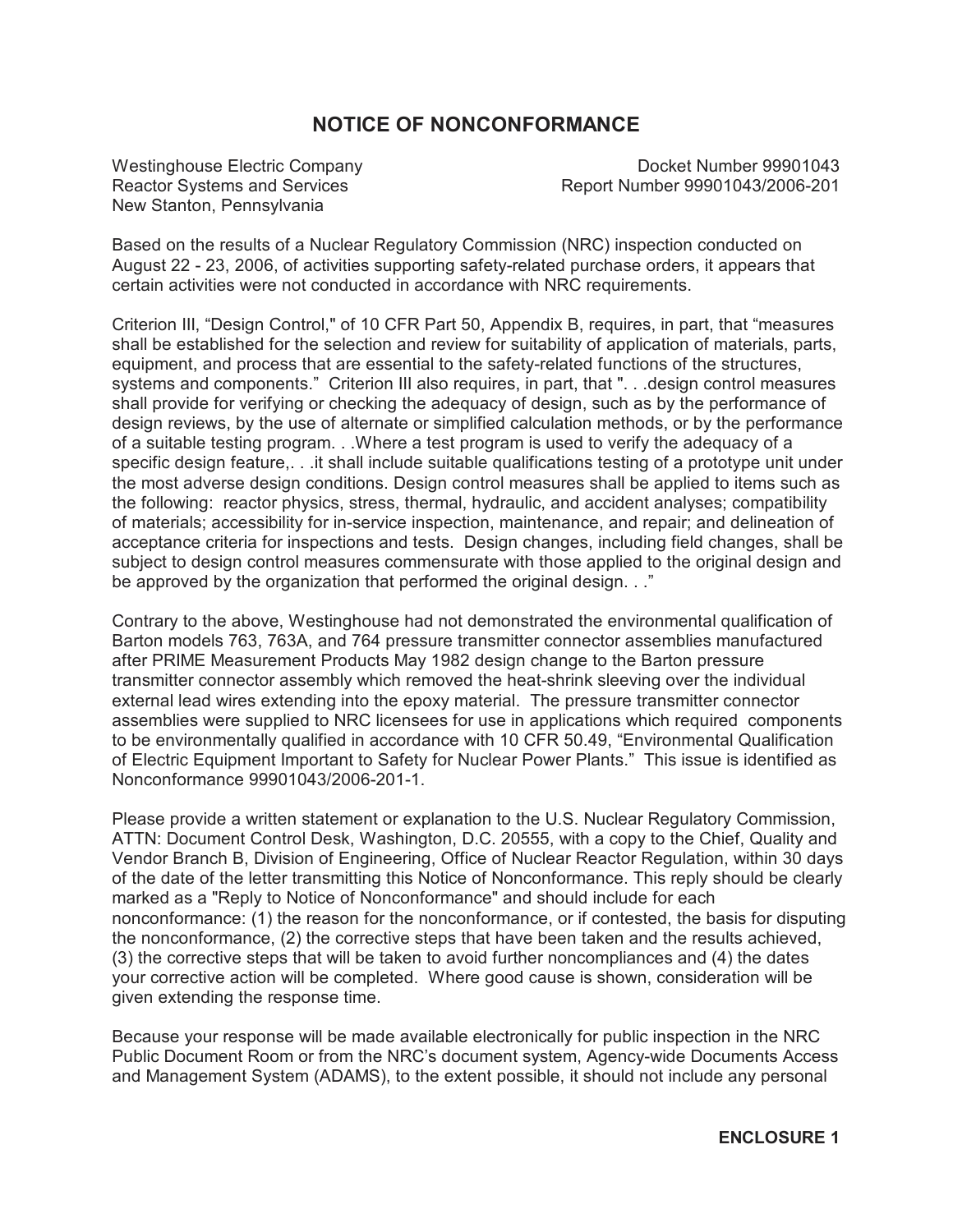privacy, proprietary, or safeguards information so that it can be made available to the public without redaction. ADAMS is accessible from the NRC Web site at http://www.nrc.gov/readingrm/adams.html. If personal privacy or proprietary information is necessary to provide an acceptable response, then please provide a bracketed copy of your response that identifies the information that should be protected and a redacted copy of your response that deletes such information. If you request withholding of such material, you must specifically identify the portions of your response that you seek to have withheld and provide in detail the bases for your claim of withholding (e.g., explain why the disclosure of information will create an unwarranted invasion of personal privacy or provide the information required by 10 CFR 2.790(b) to support a request for withholding confidential commercial or financial information). If safeguards information is necessary to provide an acceptable response, please provide the level of protection, described in 10 CFR 73.21.

Dated this  $5<sup>th</sup>$  day of October, 2006.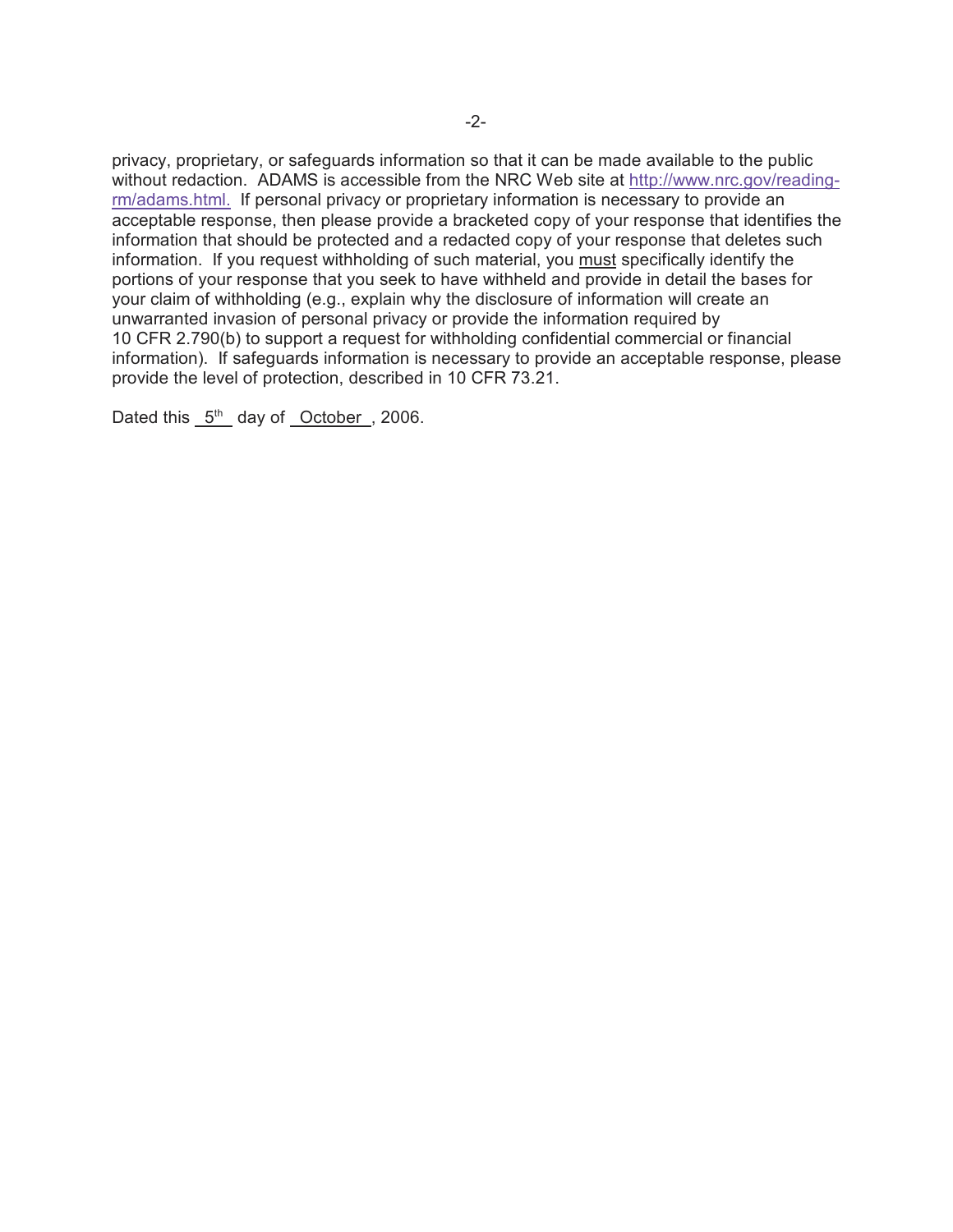# **U.S. NUCLEAR REGULATORY COMMISSION OFFICE OF NUCLEAR REACTOR REGULATION**

| <b>COMPANY:</b>     | <b>Westinghouse Electric Company</b><br><b>Reactor Systems and Services</b><br>1000 Westinghouse Drive<br>New Stanton, PA 15672       |            |  |
|---------------------|---------------------------------------------------------------------------------------------------------------------------------------|------------|--|
| CONTACT:            | Anthony Nowinowski, Manager<br><b>Reactor Systems and Services</b><br><b>Westinghouse Electric Company</b><br>(724) 722-5925          |            |  |
| DATES:              | August 22-23, 2006                                                                                                                    |            |  |
| <b>REPORT NO:</b>   | 99901043/2006-201                                                                                                                     |            |  |
| <b>INSPECTORS:</b>  | Bill Rogers, NRR/DE/EQVB<br>Hukam Garg, NRR/DE/EICB                                                                                   |            |  |
| <b>APPROVED BY:</b> | (/RA by H. G. Hossein)                                                                                                                | 10/05/2006 |  |
|                     | Hossein G. Hamzehee, Chief<br>Quality & Vendor Branch B<br>Division of Engineering (DE)<br>Office of Nuclear Reactor Regulation (NRR) | Date       |  |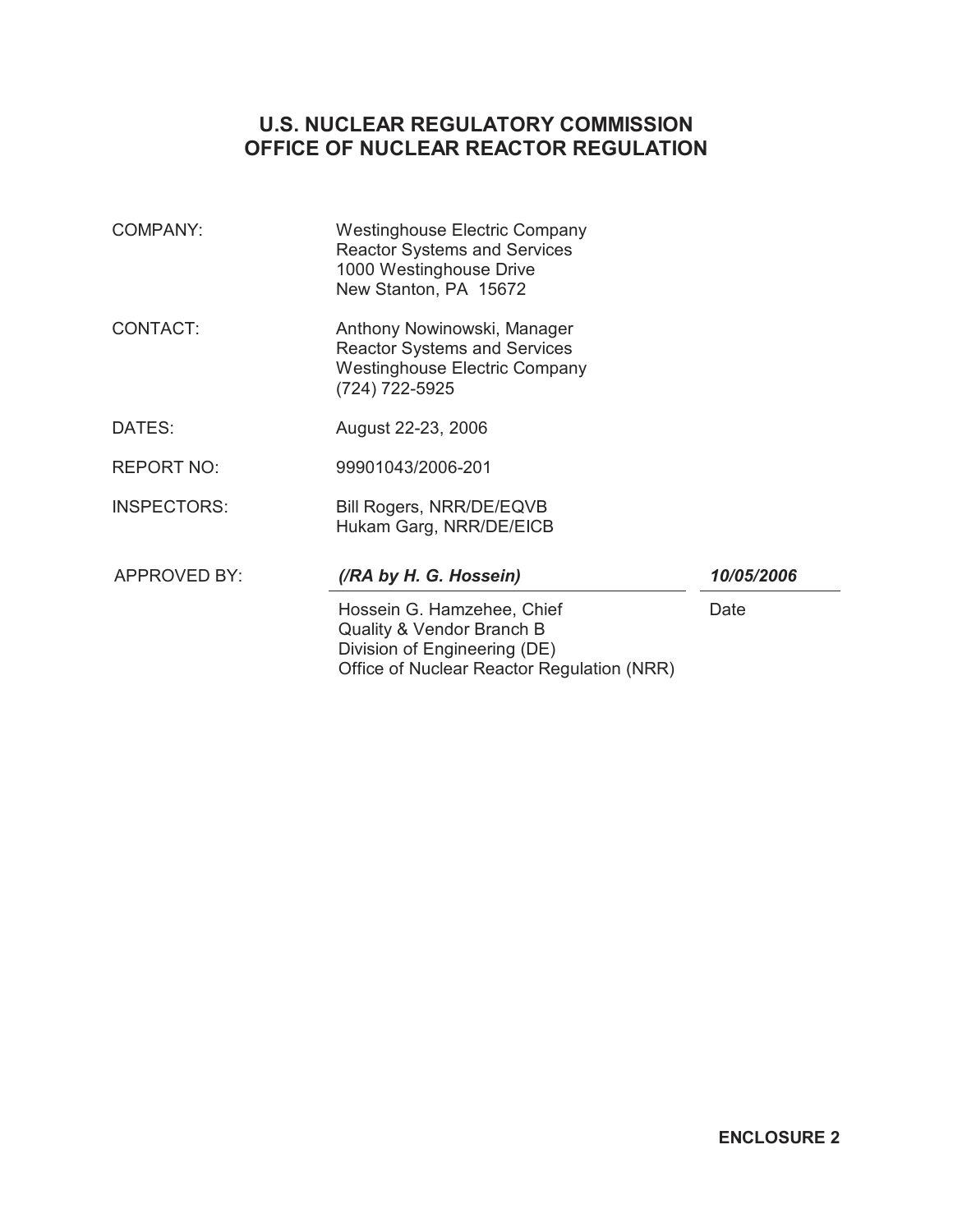## **1.0 INSPECTION SUMMARY**

On August 22-23, 2006, the U.S. Nuclear Regulatory Commission (NRC) performed an inspection of Westinghouse Electric Company, Reactor Systems and Services (Westinghouse) at the New Stanton, Pennsylvania facility. The purpose of the inspection was to verify compliance with the regulations contained in 10 CFR Part 50, Appendix B, "Quality Assurance Criteria for Nuclear Power Plants and Fuel Reprocessing Plants" and 10 CFR Part 21, "Reporting of Defects and Noncompliance."

The scope of the inspection focused on selected portions of the Westinghouse quality assurance program and the implementation of the program used in the environmental qualification of Barton pressure transmitters.

1.1 Nonconformances

Nonconformance 99901043/2006-201-1 is discussed in Section 3.1.

1.2 Violations

There were no violations identified during the inspection.

## **2.0 STATUS OF PREVIOUS INSPECTION FINDINGS**

Previous inspection findings were not reviewed during this inspection.

## **3.0 INSPECTION FINDINGS AND OTHER COMMENTS**

- 3.1 Review of the Environmental Qualification of Barton Pressure Transmitters
- a. Inspection Scope

The NRC inspectors reviewed Westinghouse activities related to the supply of environmentally qualified Barton pressure transmitters, manufactured by PRIME Measurement Products (PRIME), to NRC licensees. The NRC inspectors reviewed the Westinghouse environmental qualification process and the design change review process.

#### b. Observations and Findings

(1) Westinghouse Design Change Review Process for Barton Pressure Transmitters

Westinghouse supplies its customers Barton pressure transmitters, which are manufactured by PRIME to meet Westinghouse specifications, in accordance with the Westinghouse environmental qualification, and shipped with a Westinghouse Certificate of Qualification. Westinghouse stated that PRIME submits each Barton pressure transmitter design change to Westinghouse for their review and approval, documented on a Document Submittal Form (DSF). Westinghouse reviews the change, and, if approved, provides documentation of the approval to PRIME to allow for implementation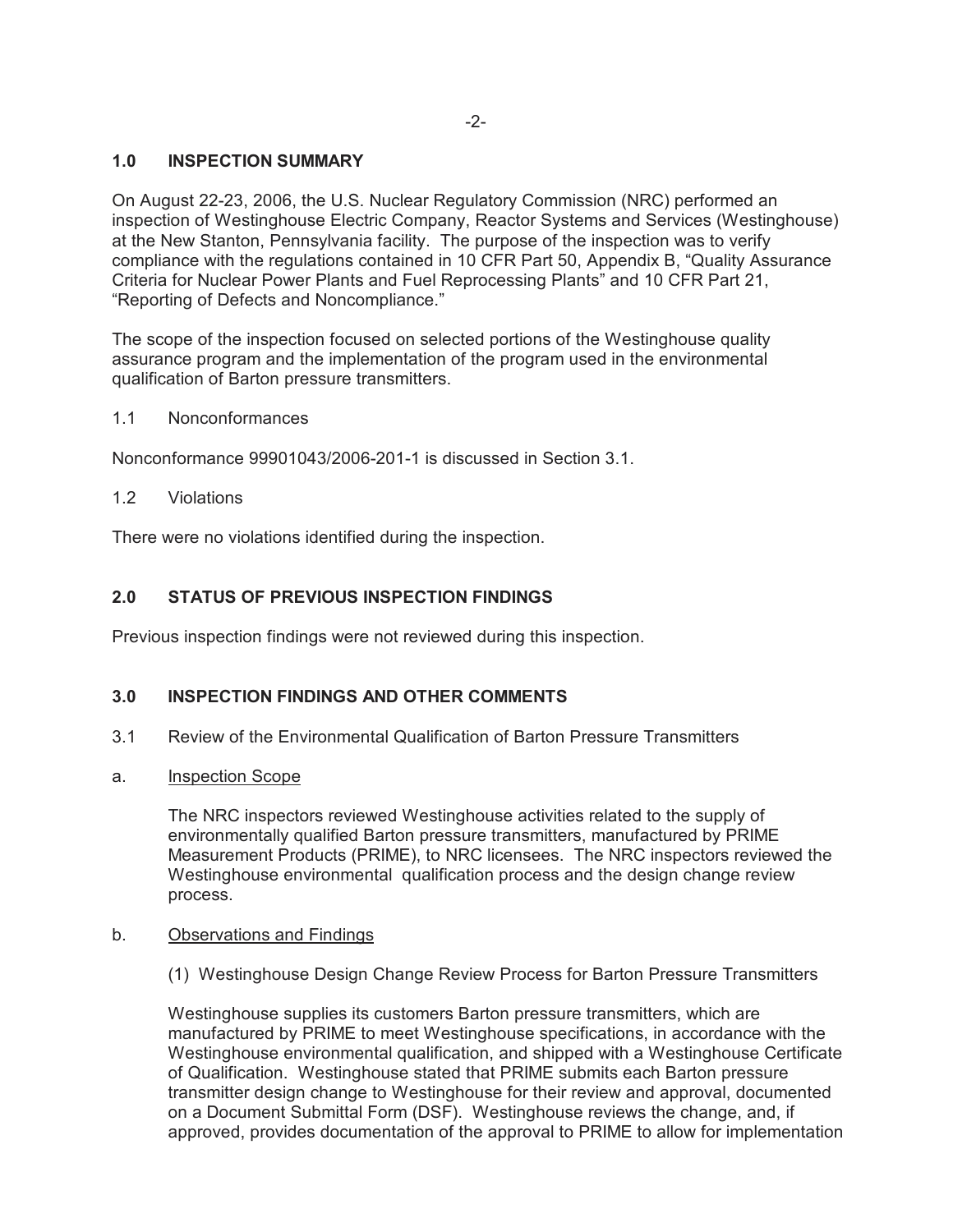of the design change for the transmitters shipped to Westinghouse customers. Westinghouse stated that PRIME discussed proposed changes with Westinghouse, prior to submitting the DSF. If Westinghouse does not approve the changes then PRIME does not implement the change for transmitters which are manufactured to Westinghouse qualifications.

Westinghouse further explained that PRIME classifies the design changes in two categories: (1) Category I design changes, which may affect the environmental qualification of the pressure transmitters, and which are immediately submitted to Westinghouse for review and approval and (2) Category II design changes, which do not affect the environmental qualification, and which are submitted to Westinghouse periodically at an interval of two to three years for review and approval. The NRC inspectors reviewed DSF 33592, dated October 1, 1999, which closed out all the Category II design changes which were submitted as part of Revision 16 to the baseline design for model 763 Barton pressure transmitters. Westinghouse had reviewed the design changes, determined that they did not affect the environmental qualification, and accepted the changes. The NRC inspectors reviewed the Westinghouse conclusions for DSF 33592 and determined that the Westinghouse conclusion, that the design changes did not affect the environmental qualification of the pressure transmitters, was accurate.

The NRC inspectors also reviewed a Category I change which was submitted as Report No. R 1-764-77, dated October 6, 1997. This change consisted of the environmental qualification of Operational Amplifiers used in the Barton pressure transmitters. Westinghouse accepted the change by DSF-F-33556 dated October 17, 1997. The NRC inspectors reviewed the testing and Westinghouse acceptance of environmental qualification of the operation amplifiers. The NRC inspectors determined that even though the results of one specific measurement performed during the test did not met the Westinghouse acceptance criteria identified in the test plan, Westinghouse had accepted the report without providing an appropriate justification.

Westinghouse was able to provided a basis for accepting the data by demonstrating how the data was ultimately combined with other measured data to yield a final value which indicated acceptable performance of the operational amplifier. Westinghouse was able to provided a basis for accepting the data by demonstrating how the data, which when ultimately combined with other measured values, yielded a final value which indicated that the performance of the operational amplifier was acceptable. The NRC inspectors concluded that although the measured data was ultimately acceptable, the improper use of acceptance criteria in the absence of valid documented analysis and acceptance of the measured data, was a weakness in the Westinghouse design change review process.

(2) Review of the Barton Pressure Transmitter May 1982 Design Change

Prior to 1981, Westinghouse qualified Barton pressure transmitters by verifying the environmental qualification of specific manufacturing lots. In 1981, Westinghouse developed methods to verify the environmental qualification of Barton pressure transmitters through the verification of the environmental qualification of a baseline design. The baseline method was used to demonstrate the environmental qualification of the supplied pressure transmitters by verifying conformance of the PRIME-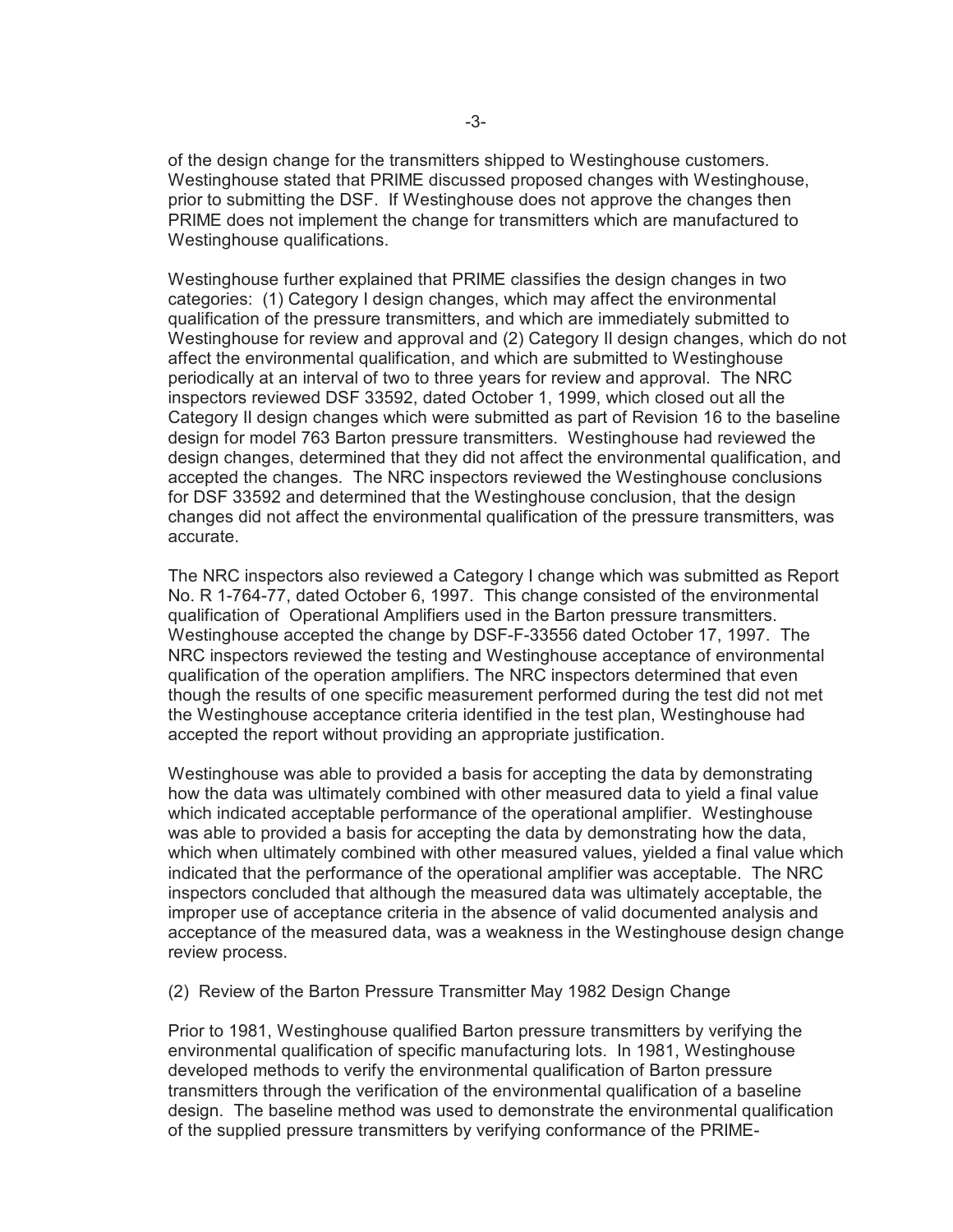manufactured pressure transmitter to the baseline design qualified by Westinghouse. The Barton pressure transmitters qualified by the baseline method had individual Tefzel insulated external lead wires which were covered with Polyolefin heat-shrink sleeving extending into the epoxy potting material.

The Westinghouse baseline qualification methodology was documented in WCAP-8587, Revision 6, which was reviewed and approved by the NRC in a letter dated November 10, 1983. The NRC inspectors reviewed the Westinghouse Baseline Qualification Reports WCAP 8687 Supplement 2 - E01A, Revision 2, dated March 1983 for the Barton model 763 pressure transmitter and WCAP - 8687 Supplement 2 - E03A, Revision 2, dated March 1983 for Barton model 764 pressure transmitter. The test specimens were built to the Westinghouse Baseline Design Document 0763.1125-5, Revision 2, for model 763 and the Westinghouse Baseline Design Document 0764. 1195.5, Revision 3, for model 764.

The NRC Inspectors reviewed the baseline design document Report No. 0763.1126.5 Revision 2, for Barton model 763 and Report No. 0764.1203.5, Revision 3 for Barton model 764 pressure transmitters. The NRC inspector reviewed the documents previously described and verified that baseline design for Barton model 763 pressure transmitter was completed August 5, 1981, and the baseline design for the Barton model 764 pressure transmitter was completed on November 6, 1981. The NRC inspectors did not identify any concerns with the environmental qualification documents for the Barton pressure transmitter connector assemblies which had heat-shrink sleeving covering the individual external leads extending into the epoxy potting material. Westinghouse indicated that no additional testing had been performed on the Barton pressure transmitters connector assemblies after the initial environmental qualification testing.

In May of 1982, PRIME made a design change to the Barton models 763, 763A, and 764 pressure transmitters which removed the heat-shrink sleeving over the individual external lead wires extending into the epoxy potting material. Subsequent to the May 1982 design change, all Barton models 763, 763A, and 764 pressure transmitter were manufactured without heat-shrink sleeving over the individual external leads extending into the epoxy potting material.

The NRC inspectors reviewed the Westinghouse documentation related to the environmental qualification of the Barton pressure transmitter connector assemblies, manufactured subsequent to the May 1982 design change, without heat-shrink sleeving on the individual external leads extending into the epoxy potting material. The May 1982 design change was discussed in PRIME Report R3-764-79, dated June 23, 2006, which had been provided to Westinghouse and which identified three Engineering Orders (EOs), EO 11172, dated January 7, 1982, EO 12380, dated June 24, 1982, and EO 21958, dated October, 24, 1990, all of which identified the removal of the heatshrink sleeving. During the inspection, Westinghouse indicated that they were not able to locate the files which documented the review of the design change included in EOs 11172 and 12380. Subsequent to the inspection, Westinghouse informed the staff that it was able to find the documentation which approved EO 12380. EO 12380, which included the design without heat-shrink sleeving on the individual external leads extending into the epoxy potting material, was approved (belatedly, i.e., 8 years later) by Westinghouse by DSF F-8275 on January 25, 1990. However, the approval did not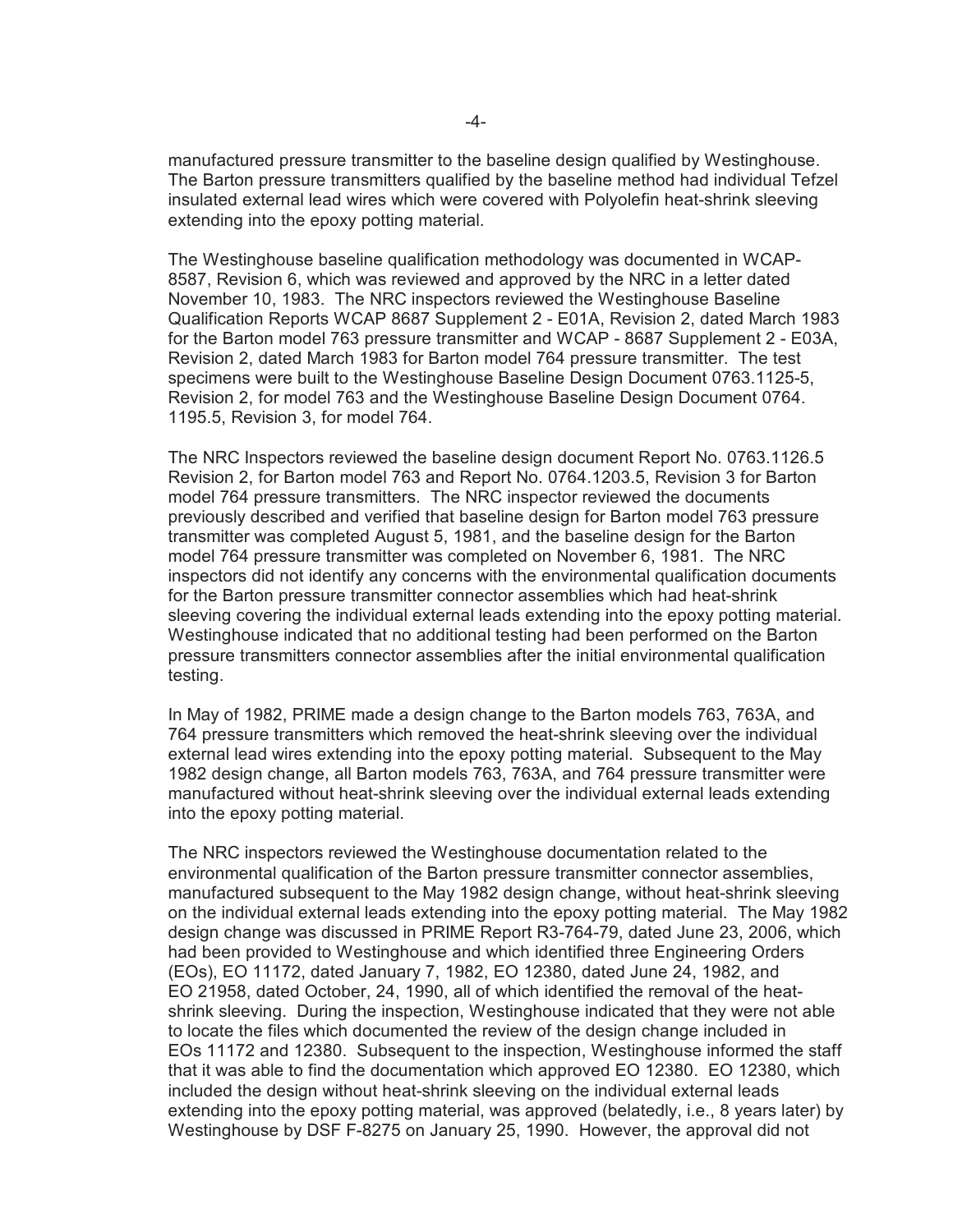include a discussion or basis for acceptance for the May 1982 design change which removed the heat-shrink sleeving over the individual external leads extending into the epoxy potting material.

The NRC staff found that Westinghouse was unable to provide documentation to demonstrate that the post-May 1982 design, without heat-shrink sleeving on the individual external lead wires extending into the epoxy potting material, is environmentally qualified, as described by Regulatory Guide 1.89, "Environmental Qualification of Certain Electric Equipment Important to Safety for Nuclear Power Plants," Institute of Electrical and Electronics Engineers, Inc., (IEEE) Standard 323- 1974, "IEEE Standard for Qualifying Class 1E Equipment for Nuclear Power Generating Stations," and other applicable industry standards. Failure to demonstrate the environmental qualification of the post-May 1982 pressure transmitter connector assemblies, without heat-shrink sleeving on the individual external lead wires extending into the epoxy material, was identified as a nonconformance contrary to Criterion III of 10 CFR Part 50, Appendix B. (Nonconformance 999010403/2006-201-1)

It should be noted that the issue concerning environmental qualification does not apply to pressure transmitter connector assemblies supplied by Westinghouse which were manufactured prior to the May 1982 design change, with heat-shrink sleeving over the individual external lead wires extending into the epoxy material. In addition, pressure transmitters manufactured prior to May of 1982 may have had the connector assemblies replaced with the post-May 1982 connector assembly design either in the field or at PRIME during maintenance or repair activities.

#### c. Conclusions

Based on the review of documentation and discussions with Westinghouse management and staff, the NRC inspectors concluded that the Westinghouse design change review activities and the associated documentation of these activities had areas of weakness. This was mainly due to the acceptance of data outside of specified acceptance criteria without justification during the review of the environmental qualification data of operational amplifiers, and not demonstrating the environmental qualification of the post-May 1982 Barton pressure transmitter connector assemblies, without heat-shrink sleeving over the individual external lead wires extending into the epoxy material. Nonconformance 99901043/2006-201-01 was identified.

## 3.2 10 CFR Part 21 Program

## a. Inspection Scope

The NRC inspectors reviewed Westinghouse procedure WEC 21.0, "Identification and Reporting of Conditions Adverse to Safety," and associated documents related to the implementation of the Westinghouse 10 CFR Part 21 program.

## b. Observations and Findings

The NRC inspectors reviewed WEC 21.0, which was developed to implement the requirements of 10 CFR Part 21. WEC provided Westinghouse employees with information concerning the basic requirements of 10 CFR Part 21 and its applicability to vendors and NRC licensees. The document defined important terms such as basic component, deviation, defect, discovery and